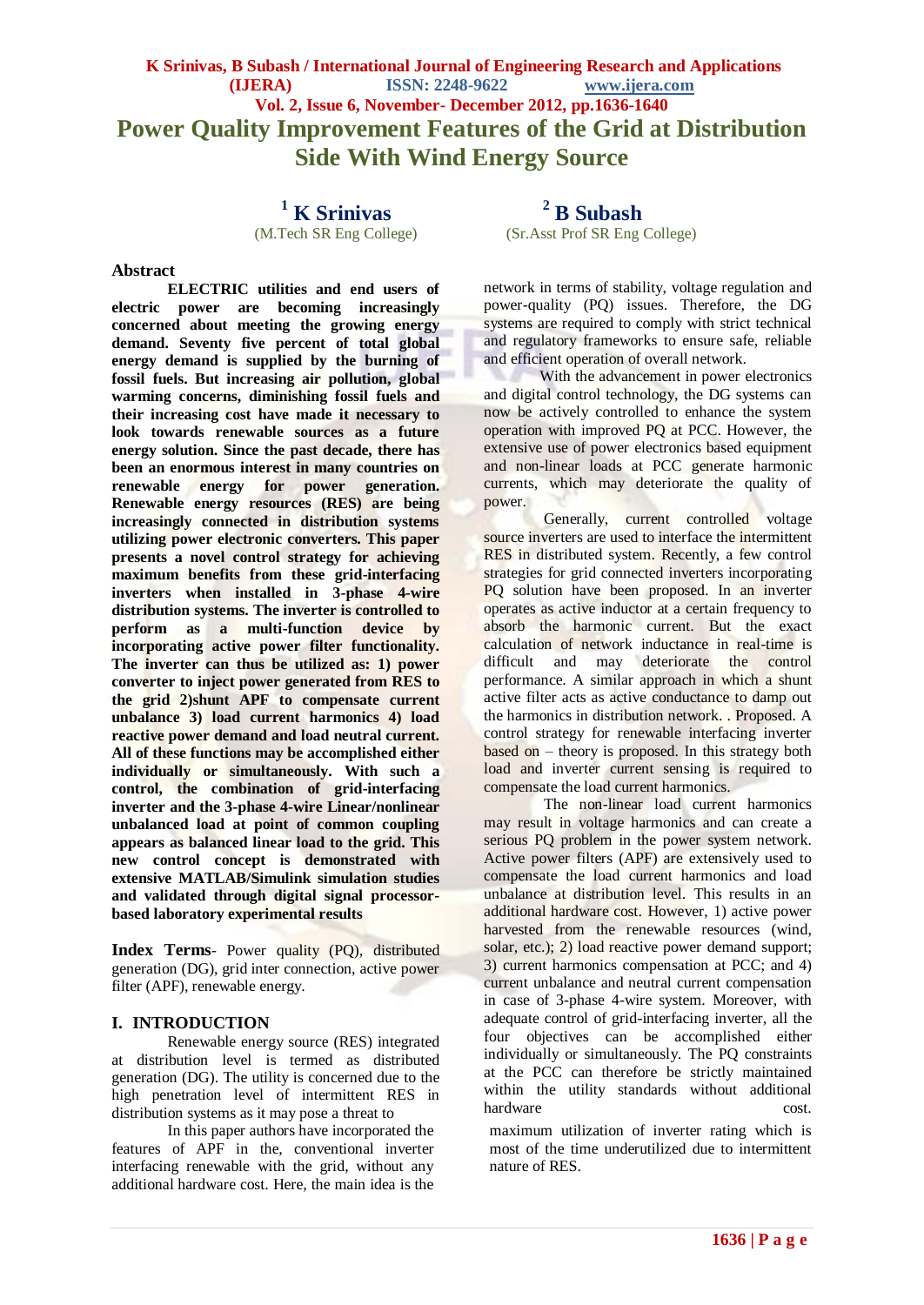

4-Leg Grid Interfacing Inverter

Fig.1. Schematic of proposed wind based distributed generation system

#### **II. SYSTEM DESCRIPTION**

The proposed system consists of RES connected to the dc-link of a grid-interfacing inverter as shown in Fig. 1. The voltage source inverter is a key element of a DG system as it interfaces the renewable energy source to the grid and delivers the generated power. The RES may be a DC source or an AC source with rectifier coupled to dc-link. Usually, the fuel cell and photovoltaic energy sources generate power at variable low dc voltage, while the variable speed wind turbines generate power at variable ac voltage. Thus, the power generated from these renewable sources

needs power conditioning (i.e., dc/dc or ac/dc) before connecting on dc-link. The dc-capacitor decouples the RES from grid and also allows independent control of converters on either side of dc-link.

#### **A. Transfer of variable power from wind source to grid**

Due to the intermittent nature of RES, the generated power is of variable nature. The dc-link plays an important role in transferring this variable power from renewable energy source to the grid. RES are represented as current sources connected to the dc-link of a grid-interfacing inverter.



### Fig. 2. DC-Link equivalent diagram.

Fig. 2 shows the systematic representation of power transfer from the renewable energy resources to the grid via the dc-link. The current injected by renewable into dc-link at voltage level

 $V_{\text{dc}}$  can be given Idc1= as..................... (1)

Where  $P_{\text{RES}}$  is the power generated from RES.

The current flow on the other side of dc-link can be represented as,

$$
I_{\rm dc2} = \frac{P_{\rm inv}}{V_{\rm dc}} = \frac{P_G + P_{\rm Loss}}{V_{\rm dc}}
$$
 (2)

Where  $P_{\text{inv}}, P_G$  and  $P_{\text{Loss}}$  are total power available at grid-interfacing inverter side, active power supplied to the grid and inverter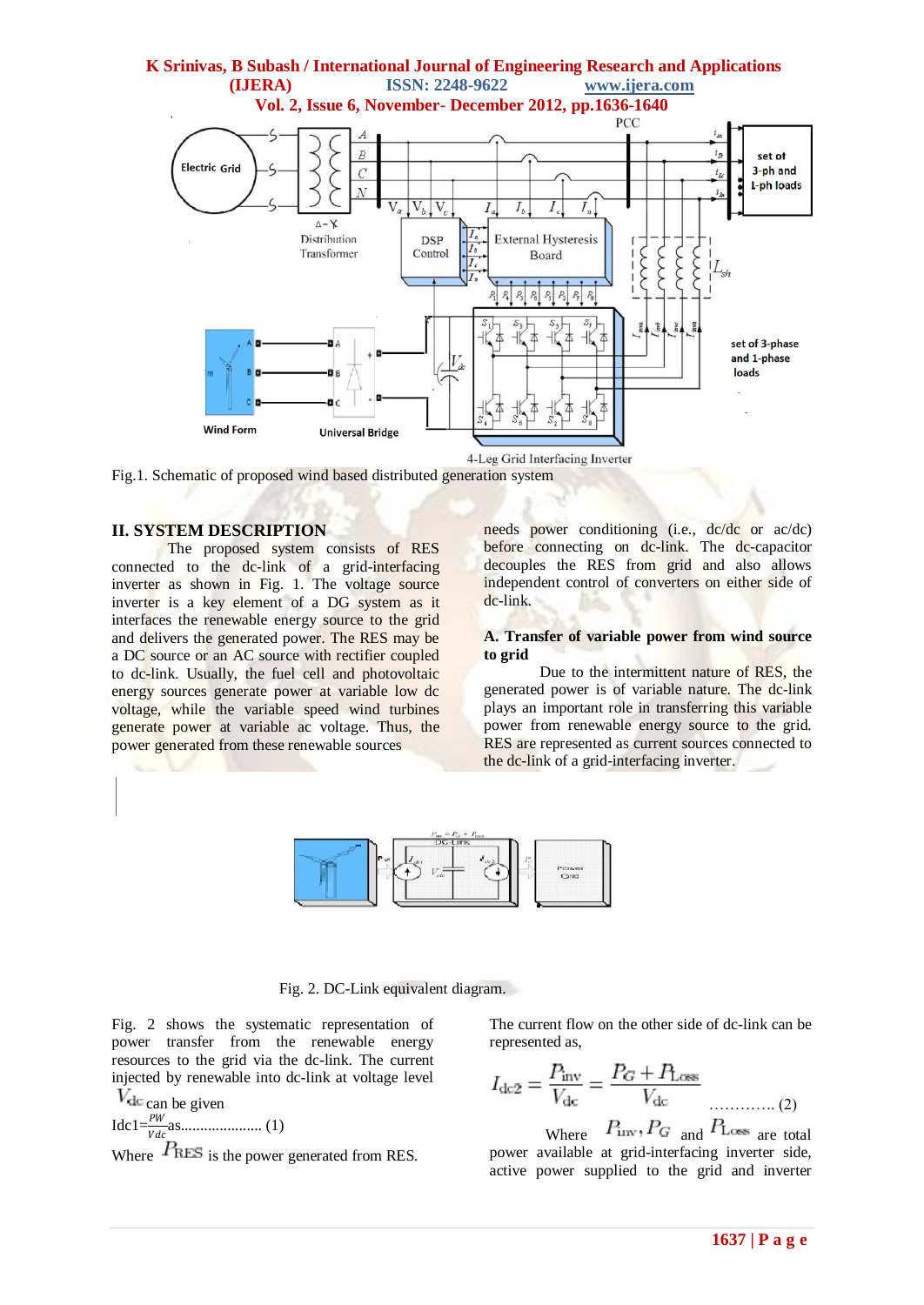## **K Srinivas, B Subash / International Journal of Engineering Research and Applications (IJERA) ISSN: 2248-9622 www.ijera.com Vol. 2, Issue 6, November- December 2012, pp.1636-1640**

 $P_W = P_G$ .

losses, respectively. If inverter losses are negligible then

*B. Control of Grid Interfacing Inverter:*



Fig.3. Block diagram representation of grid-interfacing inverter control.

The control diagram of grid- interfacing inverter for a 3-phase 4-wire system is shown in Fig. 3. The fourth leg of inverter is used to compensate the neutral current of load. The main aim of proposed approach is to regulate the power at PCC during: 1)  $P_{RES} = 0$ ; 2)  $P_{RES} <$  total load power  $(P_L)$ ; and 3)  $P_{RES} > P_L$ . While performing the power management operation, the inverter is actively controlled in such a way that it always draws/ supplies fundamental active power from/ to the grid. If the load connected to the PCC is non-linear or unbalanced or the combination of both, the given control approach also compensates the harmonics, unbalance, and neutral current. The duty ratio of inverter switches are varied in a power cycle such that the combination of load and inverter injected power appears as balanced resistive load to the grid. The regulation of dc-link voltage carries the information regarding the exchange of active power in between renewable source and grid. Thus the output of dc-link voltage regulator results in an active current  $I_m$ . The multiplication of active current component  $(I_m)$  with unity grid voltage vector templates  $(U_a, U_b)$  and  $U_c$ ) generates the reference grid currents  $(I_a^*, I_b^*$  and  $I_c^*$ ). The reference grid neutral current  $(I_n^*)$  is set to zero, being the instantaneous sum of balanced grid currents. The grid synchronizing angle  $(\theta)$  obtained from phase locked loop (PLL) is used to generate unity vector template.

$$
U_a = \sin(\theta)
$$
\n
$$
U_b = \sin(\theta - \frac{2\pi}{3})
$$
\n
$$
U_c = \sin(\theta + \frac{2\pi}{3})
$$
\n
$$
(4)
$$
\n
$$
(5)
$$

The actual dc-link voltage  $(V_{dc})$  is sensed and passed through a first-order *low pass filter* (LPF) to eliminate the presence of switching ripples on the dc-link voltage and in the generated reference current signals. The difference of this filtered dclink voltage and reference dc-link voltage  $(V_{dc}^*)$  is given to a discrete- PI regulator to maintain a constant dc-link voltage under varying generation and load conditions. The dc-link voltage error  $(V_{\text{deerr}})$  $(n)$ ) at n<sup>th</sup> sampling instant is given as:

$$
V_{\text{deerr}(n)} = V_{\text{dc}(n)}^* - V_{\text{dc}(n)}.
$$
\n(6)

The output of discrete-PI regulator at  $n^{th}$  sampling instant is expressed as

$$
I_{m(n)} = I_{m(n-1)} + K_{PV_{\text{dc}}}(V_{\text{deerr}(n)} - V_{\text{deerr}(n-1)}) + K_{IV_{\text{dc}}}V_{\text{deerr}(n)}
$$
 (7)

Where  $K_{\text{PVdc}} = 10$  and  $K_{\text{IVdc}} = 0.05$  are proportional and integral gains of dc-voltage regulator. The instantaneous values of reference three phase grid currents are computed as

$$
I_a^* = I_m \cdot U_a \tag{8}
$$

$$
I_b^* = I_m \cdot U_b \tag{9}
$$

$$
I_c^* = I_m \cdot U_c \tag{10}
$$

The neutral current, present if any, due to the loads connected to the neutral conductor should be compensated by forth leg of grid-interfacing inverter and thus should not be drawn from the grid. In other words, the reference current for the grid neutral current is considered as zero and can be expressed as

$$
I_n^* = 0.
$$

………… (11) The reference grid currents  $(I_a^*$ ,  $I_b^*$ ,  $I_c^*$  and  $I_n^*$ ) are compared with actual grid currents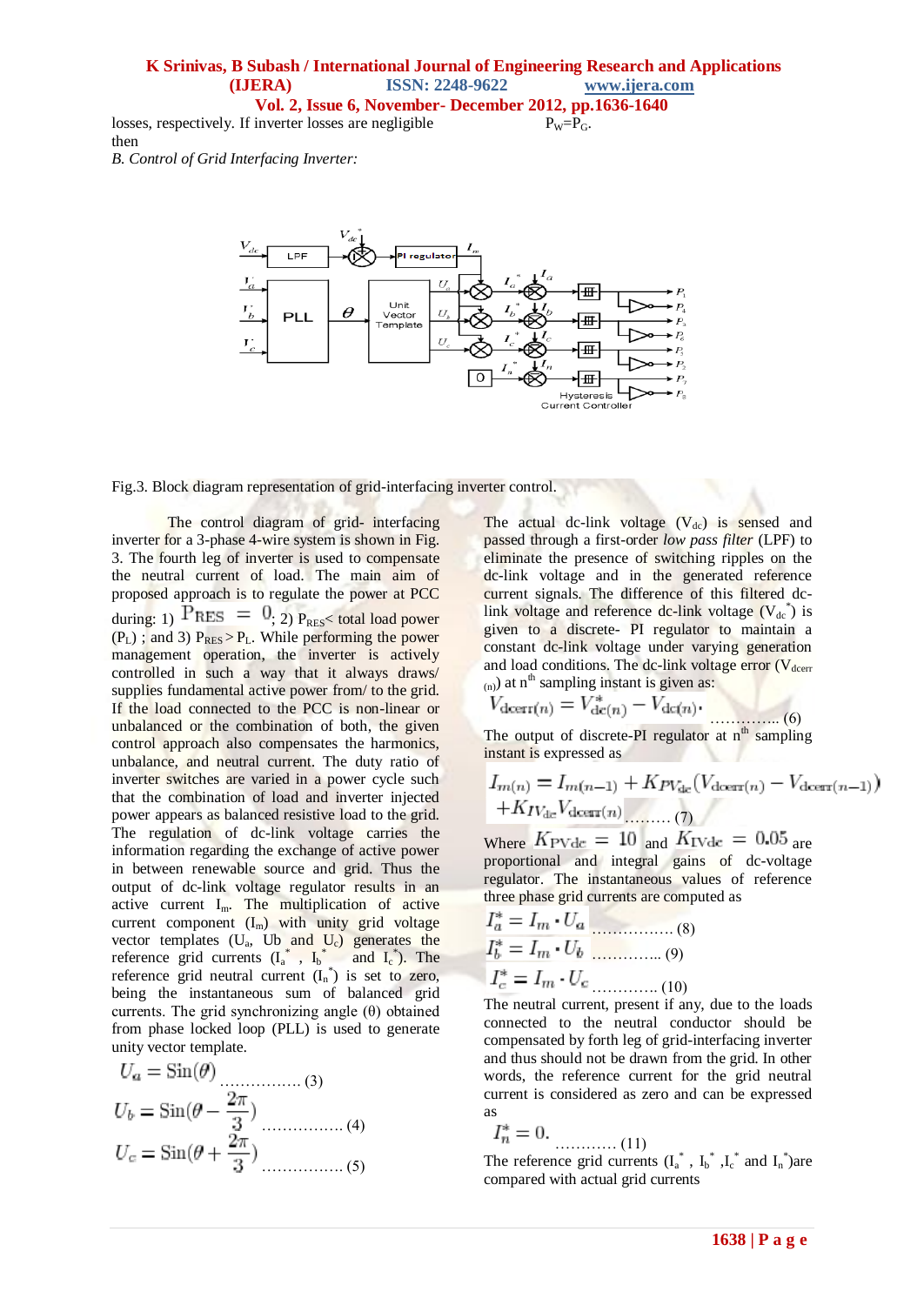## **K Srinivas, B Subash / International Journal of Engineering Research and Applications (IJERA) ISSN: 2248-9622 www.ijera.com Vol. 2, Issue 6, November- December 2012, pp.1636-1640**

$$
(I_a^*, I_b^*, I_c^* \text{ and } I_n^*) \text{ to compute the current errors as}
$$
  
\n
$$
I_{\text{aerr}} = I_a^* - I_a
$$
  
\n
$$
I_{\text{berr}} = I_b^* - I_b
$$
  
\n
$$
I_{\text{cerr}} = I_c^* - I_c
$$
  
\n(13)  
\n
$$
I_{\text{cerr}} = I_a^* - I_a
$$
  
\n(14)  
\n
$$
I_{\text{nerr}} = I_n^* - I_n
$$
  
\n(15)

These current errors are given to hysteresis current controller. The hysteresis controller then generates the switching pulses ( $P_1$  *to*  $P_g$ ) for the gate drives of grid-interfacing inverter. The average model of 4 leg inverter can be obtained by the following state space equations

$$
\frac{dI_{\text{Inva}}}{dt} = \frac{(V_{\text{Inva}} - V_a)}{L_{\text{sh}}}
$$
\n(16)  
\n
$$
\frac{dI_{\text{Invb}}}{dt} = \frac{(V_{\text{Invb}} - V_b)}{L_{\text{sh}}}
$$
\n(17)  
\n
$$
\frac{dI_{\text{Invc}}}{dt} = \frac{(V_{\text{Invc}} - V_c)}{L_{\text{sh}}}
$$
\n(18)  
\n
$$
\frac{dI_{\text{Invn}}}{dt} = \frac{(V_{\text{Invn}} - V_n)}{L_{\text{sh}}}
$$
\n(19)  
\n
$$
\frac{dV_{\text{dc}}}{dt} = \frac{(I_{\text{Invad}} + I_{\text{Invbd}} + I_{\text{Invad}} + I_{\text{Invnd}})}{C_{\text{dc}}}
$$
\n(20)

Where  $V$ Inva,  $V$ Invb,  $V$ Invc<sub>, and</sub>  $V$ Invn are the three-phase ac switching voltages generated on the output terminal of inverter. These inverter output voltages can be modeled in terms of instantaneous dc bus voltage and switching pulses of the inverter as

$$
V_{\text{Irwa}} = \frac{(P_1 - P_4)}{2} V_{\text{dc}}
$$
\n
$$
V_{\text{Irwa}} = \frac{(P_3 - P_6)}{2} V_{\text{dc}}
$$
\n
$$
V_{\text{Irwa}} = \frac{(P_5 - P_2)}{2} V_{\text{dc}}
$$
\n
$$
V_{\text{Irwa}} = \frac{(P_7 - P_8)}{2} V_{\text{dc}}
$$
\n(23)\n
$$
V_{\text{Irwa}} = \frac{(P_7 - P_8)}{2} V_{\text{dc}}
$$
\n(24)

Similarly the charging currents  $I_{\text{Irwad}}$ ,  $I_{\text{Irwbd}}$ ,  $I_{\text{Irwcd}}$  and  $I_{\text{Irwnd}}$  on de bus due to the each leg of inverter can be expressed as  $I_{\text{I} \text{vzdd}} = I_{\text{I} \text{vza}} (P_1 - P_4)$ 

| $I_{\text{Invbd}} = I_{\text{Invb}}(P_3 - P_6) \dots (26)$ |  |
|------------------------------------------------------------|--|
| $I_{\text{Inwd}} = I_{\text{Invc}}(P_5 - P_2)$             |  |
| $I_{\text{Invad}} = I_{\text{Inva}}(P_7 - P_8)$            |  |

The switching pattern of each IGBT inside inverter can be formulated On the basis of error between actual and reference current of inverter, which can be explained as:

If  $I_{\text{Irwa}} < (I^*_{\text{Irwa}} - h_b)$  , then upper switch  $S_1$  will be OFF  $(P_1 = 0)$  and lower switch will be ON  $(P_4 = 1)$  in the phase "a" leg of inverter. If  $I_{I n v a} > (I_{I n v a}^* - h_b)$ , then upper switch will be ON  $(P_1 = 1)$  and lower switch  $S_4$  will be OFF  $(P_4 = 0)$  in the phase "a" leg of inverter. Where  $h_b$  is the width of hysteresis band.

On the same principle, the switching pulses for the other remaining three legs can be derived. III.SIMULATION RESULTS